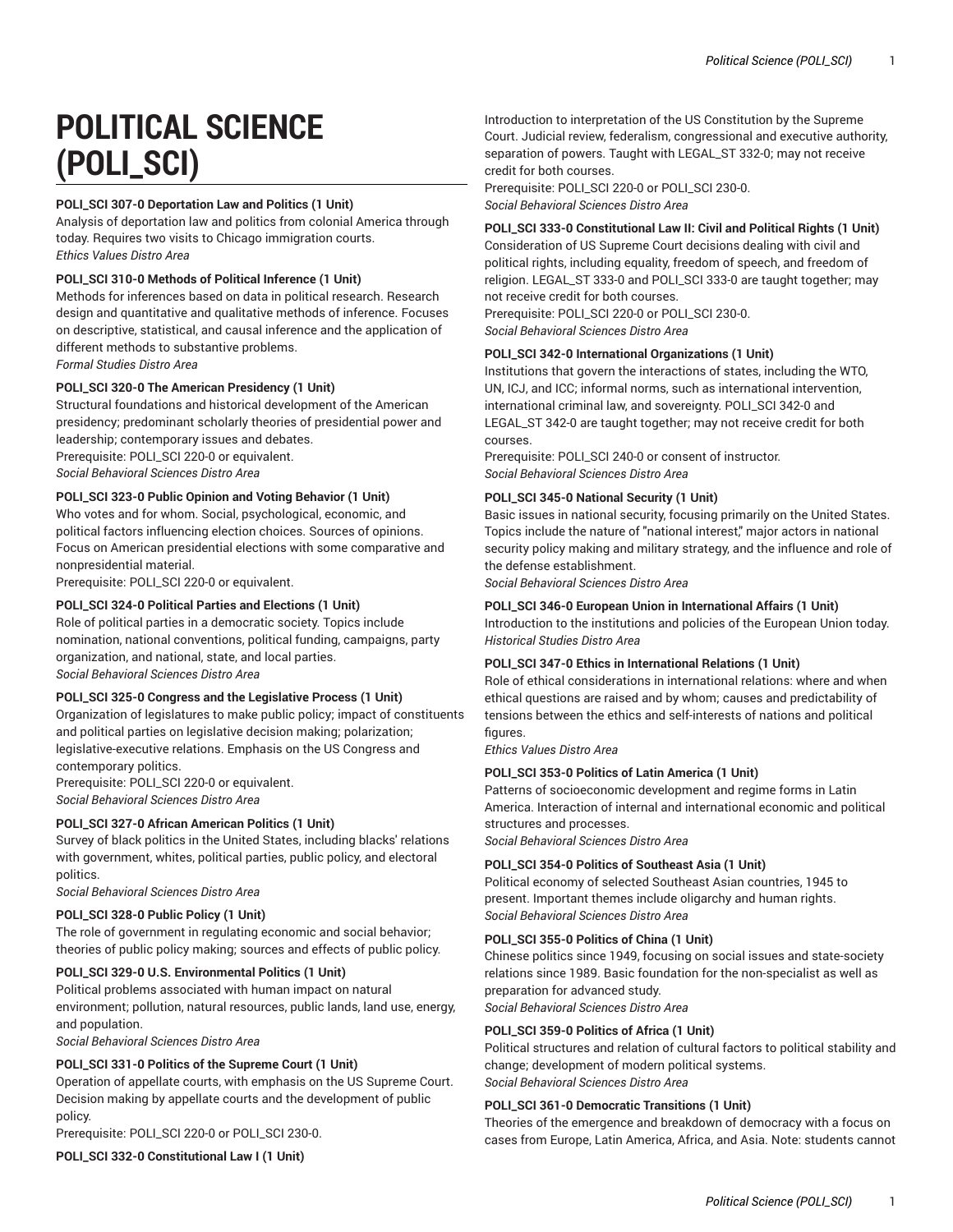receive credit for both POLI\_SCI 361-0 (Evanston) and POLI\_SCI 361-SA (study abroad).

*Social Behavioral Sciences Distro Area*

# **POLI\_SCI 362-0 Politics of Europe (1 Unit)**

Impact of historical development on contemporary institutions, political and political-economic institutions, interest groups and parties, policy making, and social and economic policy. *Social Behavioral Sciences Distro Area*

#### **POLI\_SCI 390-0 Special Topics in Political Science (1 Unit)**

Designed for investigation of topics of interest to students and faculty that are not covered by other course offerings. May be repeated for credit with change of topic.

#### **POLI\_SCI 403-0 Introduction to Probability and Statistics (1 Unit)**

Set theory, sample spaces, combinatorics, conditional probability, Bernoulli and binomial random variables and distributions. Some discussion of estimation and inference.

# **POLI\_SCI 405-0 Linear Models (1 Unit)**

Theory and application of linear regression and extensions such as limited dependent variables. Consequences of violating the assumptions underlying the classical linear regression model.

Prerequisite: Knowledge of introductory econometrics.

# **POLI\_SCI 406-0 Quantitative Causal Inference (1 Unit)**

Topics include maximum-likelihood estimation, time-series regression, simultaneous-equation models, and measurement models. Prerequisite: POLI\_SCI 405-0 or equivalent.

#### **POLI\_SCI 407-0 Experimental Political Science (1 Unit)**

Experiments are a central methodology in political science. The design, implementation, and analysis of experiments raise a variety of distinct epistemological and methodological challenges. This class will review the challenges to experimentation, discuss how to implement experiments, and survey prominent applications. The class will touch on recent methodological advances in experiments and ongoing debates about the reliability of experimental studies.

# **POLI\_SCI 408-0 Interpretive Methods in Political Science (1 Unit)**

This seminar is intended for graduate students in political science and related fields who are interested in empirical research using interpretive methods. It examines a wide range of logics of research and argument and considers their utility for the study of politics.

#### **POLI\_SCI 409-0 Case Study and Small-N Methods (1 Unit)**

This seminar offers an introduction to small-N and case study methods. The course focuses on tools for describing social and political phenomena and for analyzing causal relationships among these phenomena.

#### **POLI\_SCI 410-0 American Politics Field Seminar (1 Unit)**

Introduction and review of major studies in American politics on such topics as the presidency, the Congress, the courts, interest groups, political parties, and voting behavior. A basic course for graduate students.

**POLI\_SCI 411-0 Theories of American Political Institutions (1 Unit)** Exploration of historical and contemporary debates in the study of political institutions, with a focus on U.S. politics (both federal and state legislatures). Includes theories of parties, Congress, President, bureaucracy, interest groups, and courts. Emphasis on key debates, theories, and evidence.

#### **POLI\_SCI 412-0 Political Participation (1 Unit)**

Participation of the masses in various political systems; the functions these activities serve. Modes and distribution of activity, protest and other unconventional forms of action, relationship to social stratification,

social-choice theories of participation, and effects of different modes and levels of participation.

#### **POLI\_SCI 413-0 Theories of Political Behavior (1 Unit)**

Contrasting approaches to the study of voting, theories of the survey response, psychological theories of mental process, models of public opinion, dispositional explanations of behavior, political participation, and mathematical models of social interaction.

# **POLI\_SCI 414-0 The Presidency (1 Unit)**

#### **POLI\_SCI 417-0 Legislatures (1 Unit)**

Structure and function of legislative bodies in political systems. Focus on the US Congress; comparison with state and foreign legislatures. Political representation, legislative-executive relations, explanation of legislative behavior, and legislative leadership.

#### **POLI\_SCI 418-0 American Political Parties (1 Unit)**

Organizational structure of political parties and its consequences; the nature and redefinition of political party coalitions; conflict and consensus building within parties; changes within the parties and their effect on power distributions; parties in governmental decision making; party activists; and policy formation and its implications within the parties.

#### **POLI\_SCI 419-0 American Political Development (1 Unit)**

The historical construction of politics in the U.S. Topics include liberalism and conservatism; state-building and party-building; industrialization and the welfare state; political traditions, regimes, and orders; electoral realignments; constitutional development; social movements; and racial politics. Historical-institutional themes of timing and sequence, critical junctures, path dependence, policy feedback, political entrepreneurship, and intercurrence.

## **POLI\_SCI 423-0 American Social Policy in Comparative Perspective (1 Unit)**

This course provides an introduction to American social policy, particularly policies designed to mitigate risk, poverty, and/or inequality. The emphasis of this course is not policy, but politics. We will focus on understanding the contours of the American welfare state and the institutional, economic, demographic, and political factors contributing to and inhibiting its development.

#### **POLI\_SCI 424-0 Public Opinion, the Media, and Democracy (1 Unit)**

This course is concerned with public opinion, the mass media, and the role of the public in making U.S. foreign and domestic policy. Topics include the micro foundations of public opinion (especially policy preferences), the influence of public opinion on policy, leadership or manipulation of opinion, and the quality of political information made available to the public through the media, including the systematic biases or deficiencies.

#### **POLI\_SCI 440-0 International Relations Theory (1 Unit)**

Contemporary international relations theory. Basic concepts on the philosophy of social science and substantive theories of international relations, including neorealism, neoliberalism, Marxism, and constructivism.

#### **POLI\_SCI 441-0 International Political Economy (1 Unit)**

Assessment of the relative importance of systemic and domestic factors in the evolution of international economic relations, particularly among advanced industrialized democracies; the structure of dynamics of those relations.

#### **POLI\_SCI 442-0 International Organization (1 Unit)**

Introduction to theories about the origin and role of international institutions in world politics. Why do states cooperate? Implications for democratic accountability and political legitimacy.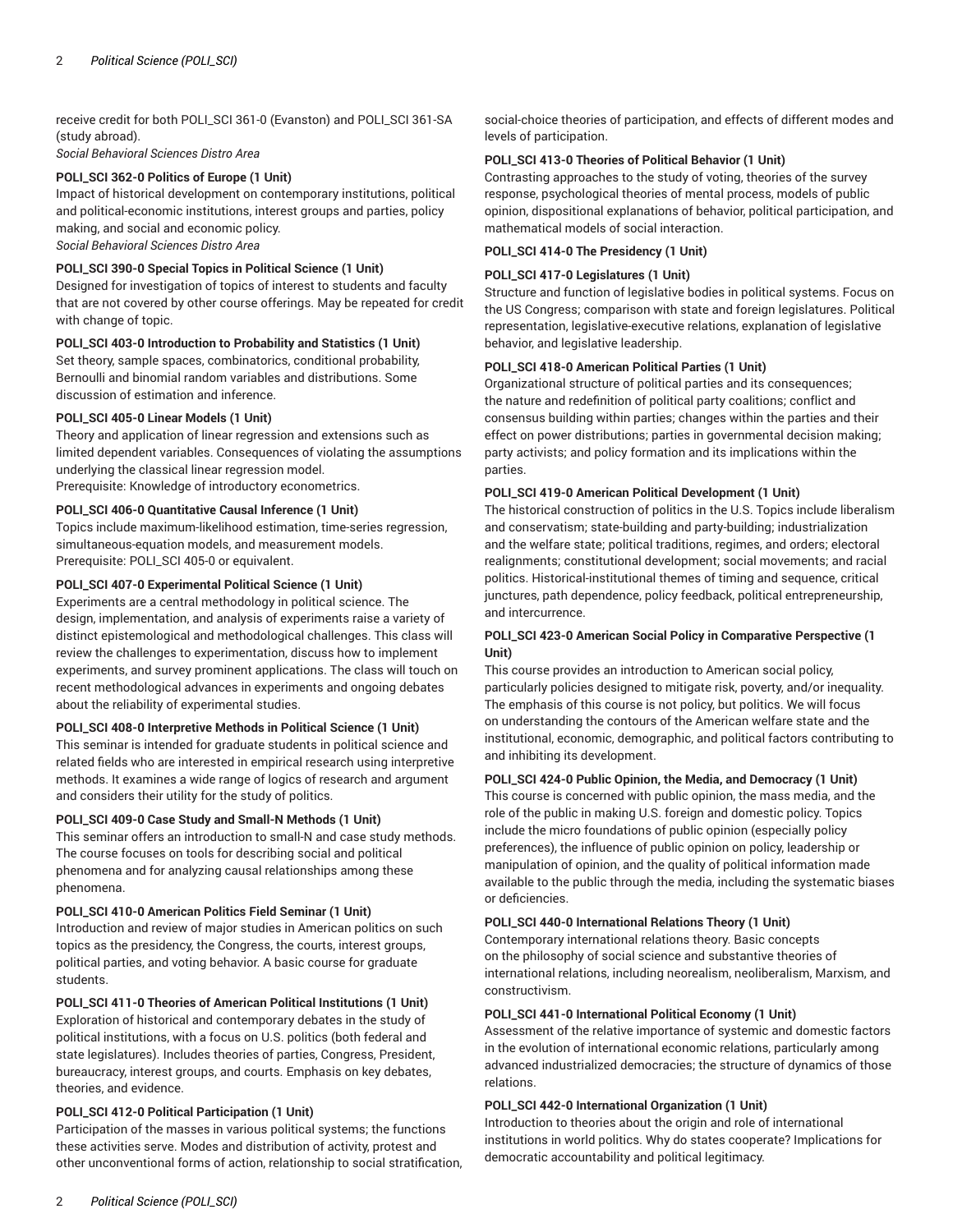# **POLI\_SCI 443-0 International Law and International Politics (1 Unit)**

This seminar on international law builds on interdisciplinary approaches. It examines the social construction of norms in international affairs, legitimacy and fairness in shaping perceptions and behavior, and how institutions of international law shape international political processes and state behavior.

## **POLI\_SCI 445-0 International Security (1 Unit)**

Introduction to theories about the origin and role of international institutions in world politics. Issues include: cooperation, covenants, agreements, norms, democratic accountability, and political legitimacy.

## **POLI\_SCI 447-0 Critical Studies in World Politics (1 Unit)**

Scholarship on world politics in the Frankfurt School, Gramscian, and postmodern traditions.

#### **POLI\_SCI 449-0 Informal Institutions (1 Unit)**

This course examines informal institutions: the rules and procedures that lack formal codification yet effectively structure political behavior.

# **POLI\_SCI 450-0 Contemporary Theory and Research in Comparative Politics (1 Unit)**

Major contemporary theoretical and methodological approaches such as society-centered, state-centered, political-institutional, political-cultural, and process- centered theoretical approaches; cross-national statistical and comparative-historical methodological approaches.

#### **POLI\_SCI 451-0 Comparative Political Economy of Developing Countries (1 Unit)**

Examines political explanations for the divergence in economic performance among developing countries. Topics include the developmental state, collective action, property rights, and democracy.

#### **POLI\_SCI 452-0 Democratization (1 Unit)**

The interrelationships between socioeconomic structures and democracy, the importance of political leadership, the historic relationship between capitalism and democracy, and contemporary tensions between market reform and democratization.

#### **POLI\_SCI 453-0 Modern Africa (1 Unit)**

Interdisciplinary survey of current conditions in Africa; the place of Africa in the modern world.

#### **POLI\_SCI 454-0 Social Movements and Mobilization (1 Unit)**

This graduate-level seminar explores the political conditions and processes shaping social and political mobilization, examining major theories from the fields of sociology and political science about social movements: collective challenges to authority that aim to change society or institute structural changes in an existing state or states.

#### **POLI\_SCI 455-0 Politics of Latin America (1 Unit)**

This course provides an advanced introduction to the field of Latin American politics. The material is designed to familiarize students with both the substantive areas and the different theoretical and methodological orientations that characterize work in comparative politics on Latin America. The course assumes no prior knowledge of Latin America and is appropriate for graduate students who work mainly on other parts of the world.

# **POLI\_SCI 458-0 Political Institutions (1 Unit)**

The new institutionalism is one of the most important recent advances in political science. This course surveys the main varieties of institutionalism - historical, rational choice, sociological - focusing on their main methods and major findings.

# **POLI\_SCI 459-0 Comparative Political Behavior (1 Unit)**

Theories and approaches to studying citizen politics in different societies, including an emphasis on the roles of everyday people's information, identity, and cost-benefit analysis in shaping political events, as well as a

consideration of how these processes interact with elite frames and with institutions.

# **POLI\_SCI 460-0 Comparative Politics Proseminar II (1 Unit)**

Survey of major topics in comparative politics. Contemporary state of the subfield, its evolution, and emerging research questions and controversies. Themes include institutions, identities, the state, regimes, inequality.

## **POLI\_SCI 461-0 Ancient and Medieval Political Thought (1 Unit)**

Close reading of Greek sources with attention to literary, cultural and historical context and problems of translation. Texts include works in history, philosophy oratory, drama (e.g., Aristophanes, Thucydides, Plato, Aristotle). May be repeated for credit with different texts.

## **POLI\_SCI 462-0 Early Modern Political Thought (1 Unit)**

Close reading of late Medieval and Renaissance to early Enlightenment sources. Topics include the separation of church and state; social division and political unity; politics between anthropology and cosmology; the rise of individualism; the state as work of art. May be repeated for credit with different topics and authors.

#### **POLI\_SCI 463-0 Late Modern Political Thought (1 Unit)**

**POLI\_SCI 464-0 Contemporary Political Thought (1 Unit)**

## **POLI\_SCI 465-0 American Political Thought (1 Unit)**

An advanced introduction to the development of American political thought in the US, from the Revolutionaries to the Pragmatists. The seminar will attempt to convey the spirit and substance of the debates that have identified American political thought at different times. The course will attempt some thematic organization by attending to citizens and the state(s).

## **POLI\_SCI 466-0 Comparative Political Theory (1 Unit)**

This course explores the question of how to study political thought from outside the Western canon, and how to think normatively about polities outside the industrialized West. It involves an overview of the growing field of Comparative Political Theory, as well as related discussions in the disciplines of comparative literature, philosophy, history, and anthropology.

# **POLI\_SCI 467-0 Issues in Contemporary Political Philosophy (1 Unit)**

This course surveys core debates in contemporary political philosophy, providing students with familiarity in the Anglo-American tradition in the field.

#### **POLI\_SCI 468-0 Problems in Democratic Theory (1 Unit)**

Consideration of issues such as whether democracy presupposes a demos that is socially unified. What are democracy's prospects in an age of globalization and transnationalism?

# **POLI\_SCI 469-0 Special Topics in Knowledge & Politics (1 Unit)**

Examination of the crisis - or promise - of meaning that results from the multitude of ways in which political and linguistic theorists have responded to the challenge to think about language in non-referential terms.

# **POLI\_SCI 471-0 Game Theory: Math Models of Individual Political Behavior (1 Unit)**

An introduction to game theory. Topics covered include individual decision-making under uncertainty; normal and extensive form games; games of incomplete information; repeated games. Applications to voting theory, collective action and institutional choice.

# **POLI\_SCI 476-0 Politics of Violence (1 Unit)**

This graduate seminar surveys recent research into the politics of contemporary and recent conflicts. Students have an opportunity to conceptualize the roles of violence, recruitment, mobilization and